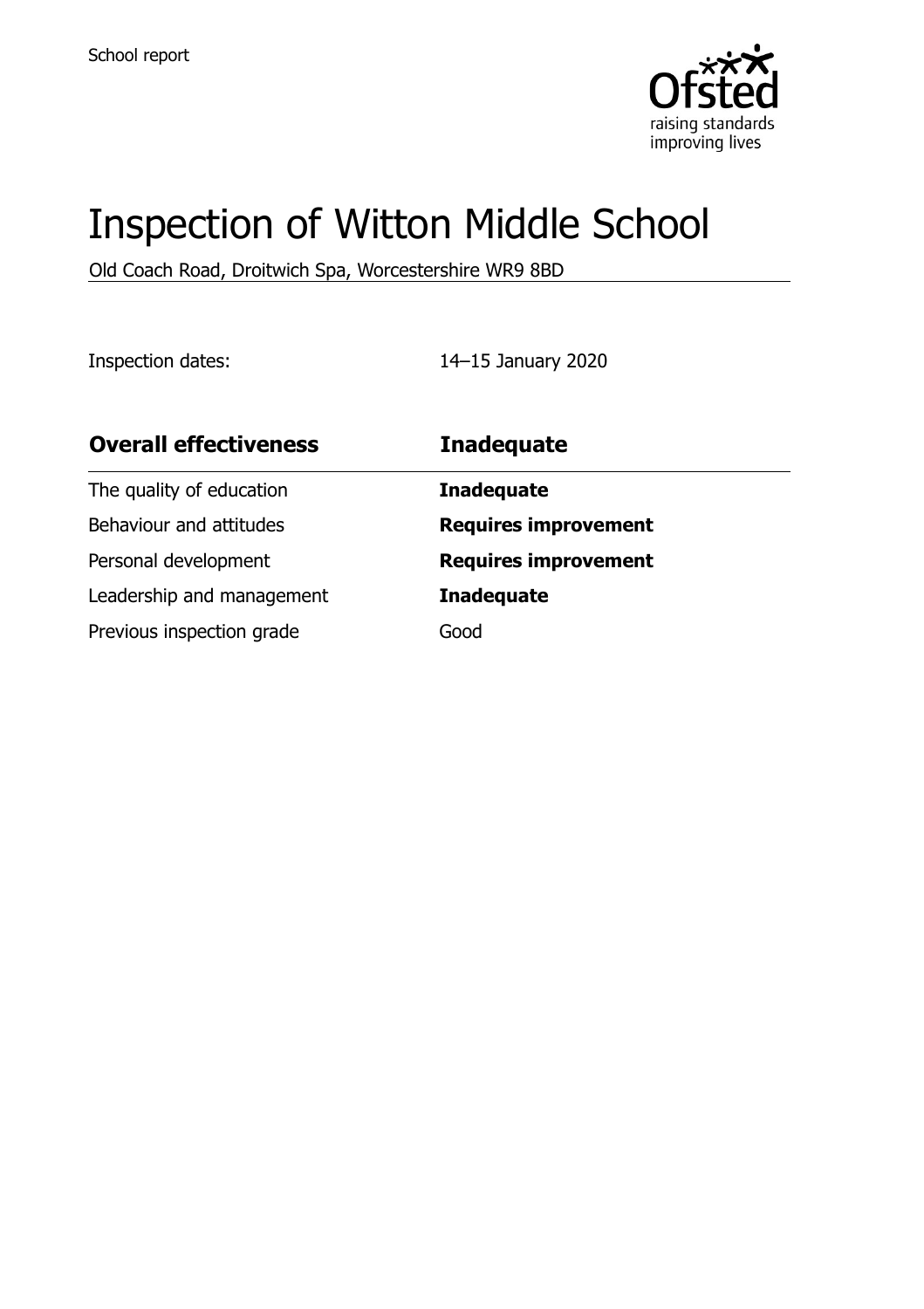

# **What is it like to attend this school?**

Until very recently, the school has been declining. A poor quality of education lets pupils down. Pupils underachieve in almost all subjects. The new headteacher has started to make changes. However, it is too soon for these to be making a difference. There is a lot to do.

Many pupils behave well but there are times when some do not. They stop paying attention when they are bored or find work difficult. At breaktimes and lunchtimes, some pupils are boisterous. Some teachers allow pupils to chat loudly in lessons or to mill around inside at breaktimes.

Pupils feel safe in school. They know that they can tell an adult if they have a concern. Leaders take bullying incidents seriously, including where pupils use racist language. However, leaders do not always take the action they should when pupils share concerns about things that are happening at home. This puts some pupils at risk of harm.

There is a wide range of activities on offer to broaden pupils' experiences. These include trips to the theatre, a residential visit in Year 7 and after-school clubs such as gardening and sports.

The majority of parents and carers are happy with the school. They recognise that the headteacher is starting to make improvements.

#### **What does the school do well and what does it need to do better?**

Leaders and governors were, until recently, unaware of the extent of the school's weaknesses. Therefore, they have not done enough to remedy the problems. Leaders and governors have not secured an acceptable standard of education for pupils.

The new headteacher has started to unpick what the weaknesses are. She has focused on the curriculum and pupils' behaviour. This was necessary but has absorbed leaders' time and energy. Consequently, leaders have not spotted the shortcomings in the school's safeguarding practices. They have not followed up recommendations about safeguarding from the school's last inspection.

The school's curriculum does not provide pupils with the knowledge and skills they need. Leaders have not identified the important knowledge they want pupils to learn. In some subjects, teachers receive poor guidance about what to teach and the order in which they should teach it. As a result, pupils' knowledge and skills do not build in a logical sequence. They do not learn important aspects of subjects. Pupils are often unclear about what they are learning and what they have learned before.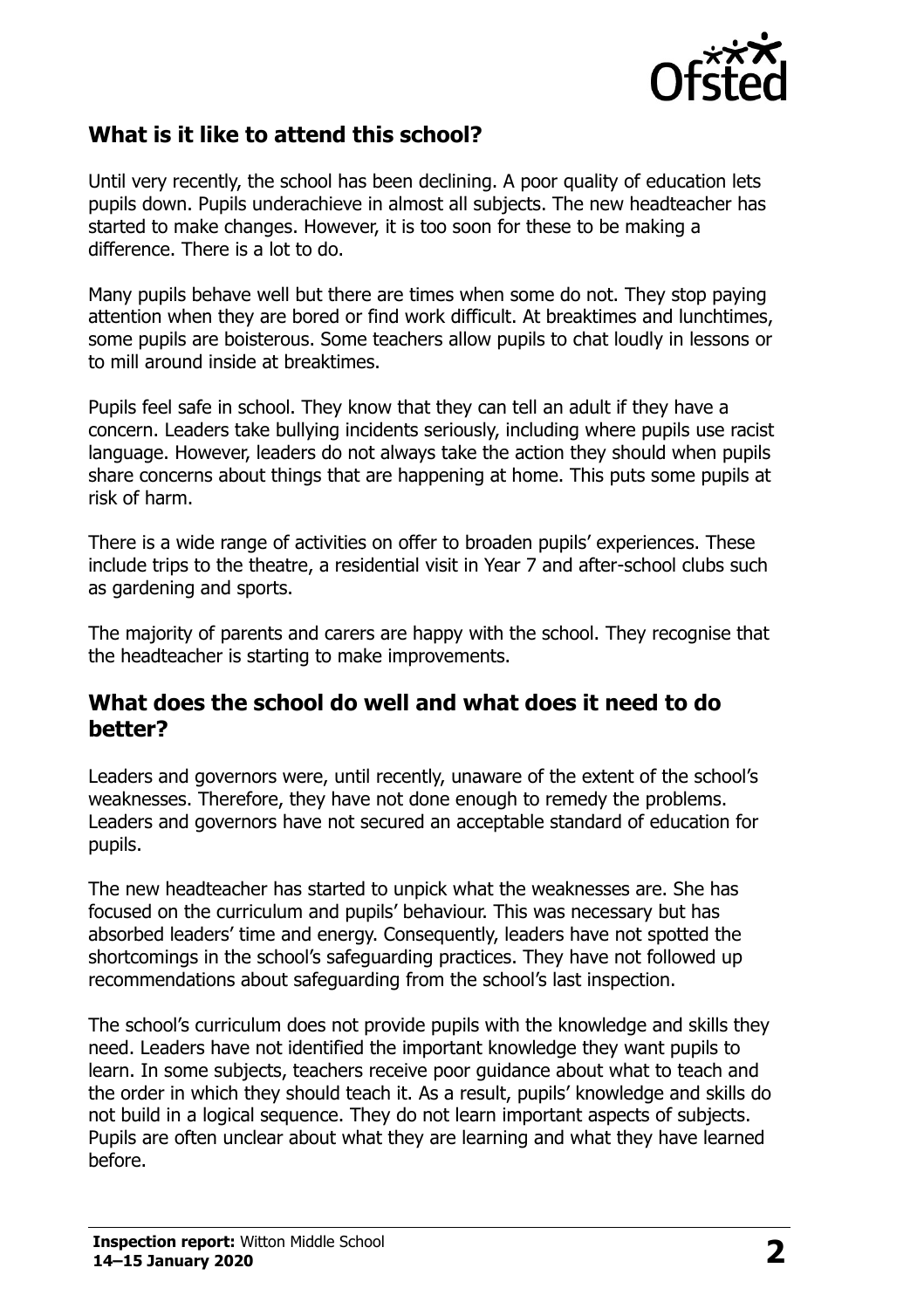

Some teachers do not have high enough expectations of what pupils can, and should, achieve. As a result, too many pupils do not reach the standards they are capable of. Pupils in Year 7 are not well prepared for their transition to high school.

Teachers do not take account of what pupils already know when they plan lessons. Work is not demanding enough for many pupils, particularly the most able. They finish tasks quickly and easily. Too often, there is nothing purposeful for them to do next. These pupils underachieve.

Pupils with special educational needs and/or disabilities (SEND) have to rely too heavily on adults to complete activities. This is often because they need help with reading or the lesson content is too difficult. Pupils with SEND have individual targets. However, these are too broad to be of use. In some cases, they do not address the most important things that pupils need to get better at. Teachers do not receive enough guidance on how to support the learning of these pupils.

There is no coherent plan for the teaching of reading. Pupils take part in daily reading sessions but these add little to their ability to read well. This is because too many staff lack the expertise to teach reading. Pupils who have fallen behind do not receive the help they need to catch up. Leaders do not keep a close eye on whether these pupils' reading is improving.

Leaders have started to produce better guidance for teachers in some subjects. However, this work is at an early stage. Some leaders do not have the expertise to do this. Leaders do not check effectively how well teachers are planning and delivering the curriculum. This means that the quality of pupils' experiences is down to individual teachers. It varies considerably from class to class.

Leaders have introduced a new system for managing pupils' behaviour. This has led to a significant decrease in the number of pupils being excluded from school. However, the system is not working consistently well. Pupils often become distracted in lessons. This is because what teachers plan for pupils to learn does not meet pupils' needs. Too many are not interested in their learning.

Pupils have opportunities to take responsibility. For example, they are proud to be librarians and members of the eco council. Pupils know how to keep themselves healthy and safe. They understand the importance of the school's 'PRIDE' values. Pupils say that it is 'OK to be different' in this school. However, they do not acquire enough knowledge about the different faiths and cultures that exist in modern Britain.

# **Safeguarding**

The arrangements for safeguarding are not effective.

When pupils raise concerns about their safety at home, senior leaders have not always shared these with the appropriate external agencies. Sometimes, leaders are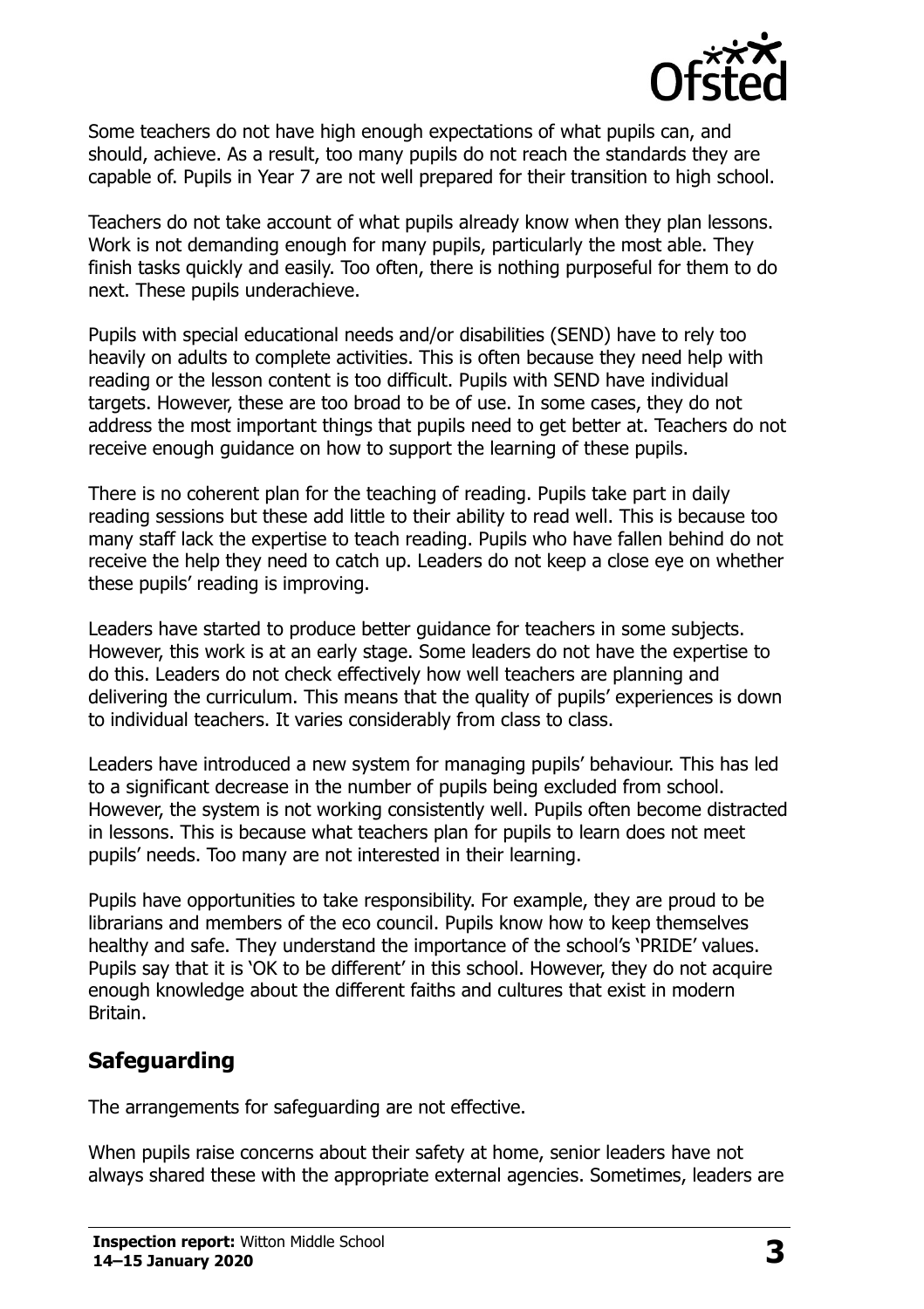

too slow to seek advice about the concerns they receive. There are occasions when leaders have not acted as promptly as they should to keep individual pupils safe.

Staff have received safeguarding training. They know what might indicate a pupil is at risk of harm. Staff report concerns about pupils' safety using the school's agreed procedures. However, leaders do not always record the actions they take in response to concerns. They do not always record the outcomes of their actions. This makes it difficult for leaders to know what they need to do next.

# **What does the school need to do to improve?**

# **(Information for the school and appropriate authority)**

- Leaders, including governors, have not ensured that safeguarding practices are effective. As a result, leaders cannot guarantee that they have done all they can to ensure pupils' safety and welfare. Leaders must: refer concerns to external agencies swiftly and appropriately; review their procedures following incidents at school that put individual pupils at risk so that these are not repeated; routinely record the actions they take to keep pupils safe, along with the outcomes; and establish systems for leaders to communicate regularly with each other about pupils' well-being and safety.
- Leaders, including governors, do not have a precise understanding of the weaknesses in the quality of education or how well pupils are learning. Therefore, although they are trying to improve things, their strategies are disjointed. Leaders need to know how well teachers are planning and implementing the curriculum in each subject so that they can prioritise their actions. The headteacher needs to develop the capacity of leaders to design and implement an effective curriculum and ensure that all leaders have a good understanding of how well pupils know more and remember more.
- The teaching of reading is poor. Pupils who have fallen behind do not receive the support they need to catch up and become independent readers. Other pupils do not read as well as they should. Leaders should ensure that all staff have the skills to teach reading effectively.
- Curriculum content is disconnected. Pupils do not study subjects in sufficient depth to acquire secure knowledge over time. Therefore, many pupils leave the school without the knowledge necessary for future learning. Leaders need to plan a coherent curriculum that builds pupils' knowledge in a logical sequence in each subject over time.
- Teachers do not use information about what pupils already know and understand to plan what they do next or to adjust the content of lessons. Teachers need subject-specific training so that they understand the important knowledge that pupils need to learn at different stages and in each subject. They need to routinely check pupils' understanding in lessons. Teachers need to use assessment information to plan lessons that enable pupils to know, do and understand more, including the most able pupils.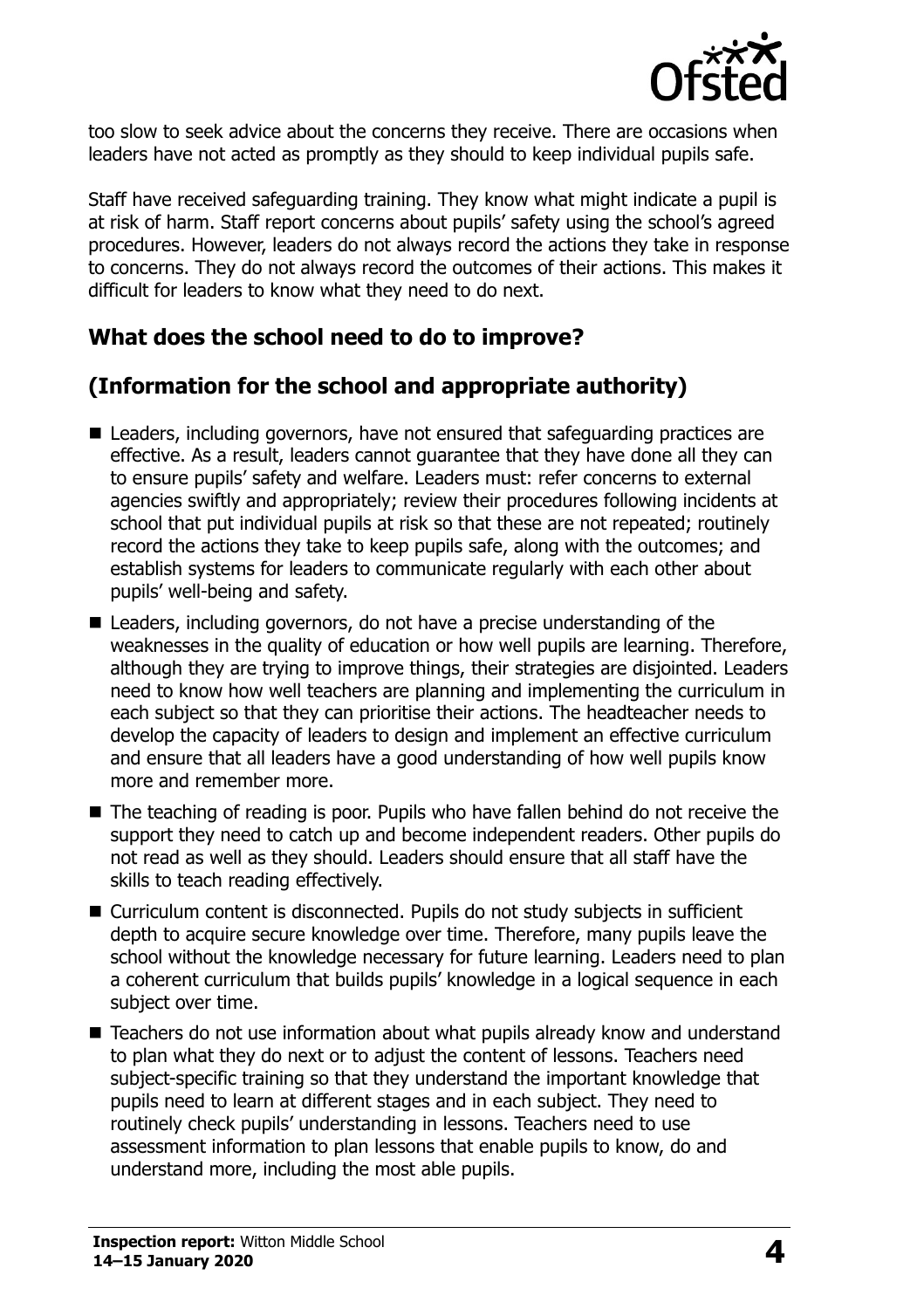

- The curriculum and its delivery are not sufficiently adapted to meet the needs of pupils with SEND. As a result, these pupils are underachieving. Leaders need to identify the specific needs of these pupils and plan for these appropriately. They need to check that provision matches pupils' needs and is helping them to make the progress of which they are capable.
- Leaders are not using additional funding well to help pupils catch up. As a result, too many pupils who have not achieved the expected standards in English and mathematics at the end of Year 6 are still behind where they should be at the end of Year 7. Leaders, including governors, need to ensure that they use the extra money available to help pupils who have fallen behind in Year 6 catch up quickly in Year 7.
- **Pupils do not develop a good understanding of beliefs and cultures that are** different from their own. Leaders should ensure that the curriculum broadens pupils' understanding of different faiths and cultures so that they are well prepared for life in modern Britain.
- The school should not appoint newly qualified teachers.

### **How can I feed back my views?**

You can use [Ofsted Parent View](http://parentview.ofsted.gov.uk/) to give Ofsted your opinion on your child's school, or to find out what other parents and carers think. We use Ofsted Parent View information when deciding which schools to inspect, when to inspect them and as part of their inspection.

The Department for Education has further quidance on how to complain about a school.

If you are the school and you are not happy with the inspection or the report, you can [complain to Ofsted.](http://www.gov.uk/complain-ofsted-report)

#### **Further information**

You can search for [published performance information](http://www.compare-school-performance.service.gov.uk/) about the school.

In the report, '[disadvantaged pupils](http://www.gov.uk/guidance/pupil-premium-information-for-schools-and-alternative-provision-settings)' refers to those pupils who attract government pupil premium funding: pupils claiming free school meals at any point in the last six years and pupils in care or who left care through adoption or another formal route.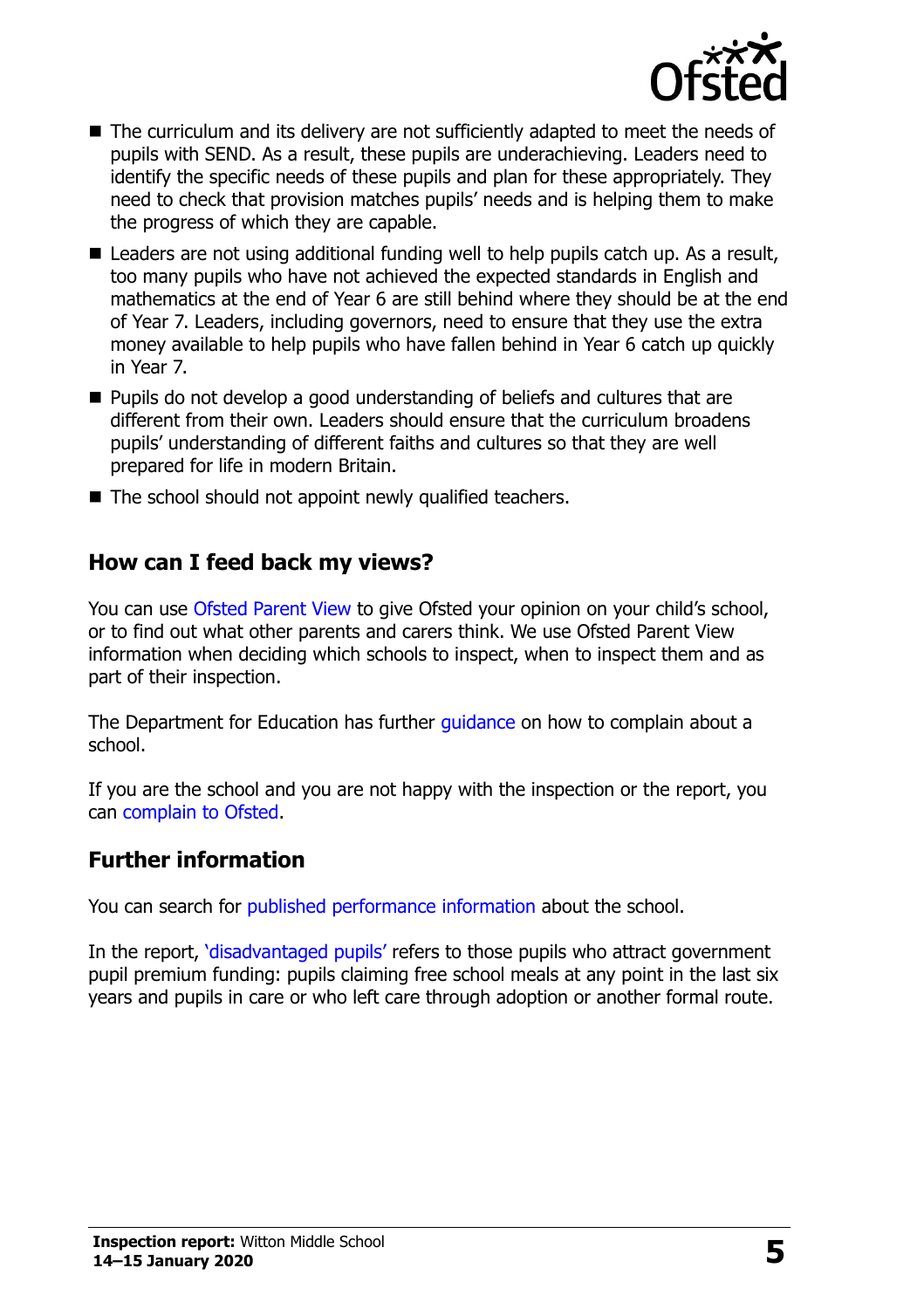

# **School details**

| Unique reference number             | 116779                                                               |  |
|-------------------------------------|----------------------------------------------------------------------|--|
| <b>Local authority</b>              | Worcestershire                                                       |  |
| <b>Inspection number</b>            | 10122510                                                             |  |
| <b>Type of school</b>               | Middle deemed primary                                                |  |
| <b>School category</b>              | Maintained                                                           |  |
| Age range of pupils                 | 9 to 12                                                              |  |
| <b>Gender of pupils</b>             | Mixed                                                                |  |
| Number of pupils on the school roll | 407                                                                  |  |
| <b>Appropriate authority</b>        | The governing body                                                   |  |
| <b>Chair of governing body</b>      | Liz Haste                                                            |  |
| <b>Headteacher</b>                  | Suzie Bourne                                                         |  |
| Website                             | www.witton.worcs.sch.uk/                                             |  |
| Date of previous inspection         | 17 January 2019, under section 8 of the<br><b>Education Act 2005</b> |  |

# **Information about this school**

■ The school uses one alternative provider: The Aspire Academy, Worcestershire.

### **Information about this inspection**

We carried out this inspection under section 5 of the Education Act 2005.

In accordance with section 44(1) of the Education Act 2005, Her Majesty's Chief Inspector is of the opinion that this school requires special measures because it is failing to give its pupils an acceptable standard of education and the persons responsible for leading, managing or governing the school are not demonstrating the capacity to secure the necessary improvement in the school.

- We held meetings with the headteacher and deputy headteacher. We also met with a range of staff, including subject leaders, teachers and support staff.
- $\blacksquare$  I met with the chair of the governing body and six governors. I also met with a representative of the local authority.
- We looked in depth at reading, English, mathematics, geography and history. In each subject, inspection activities included discussions with the subject leader,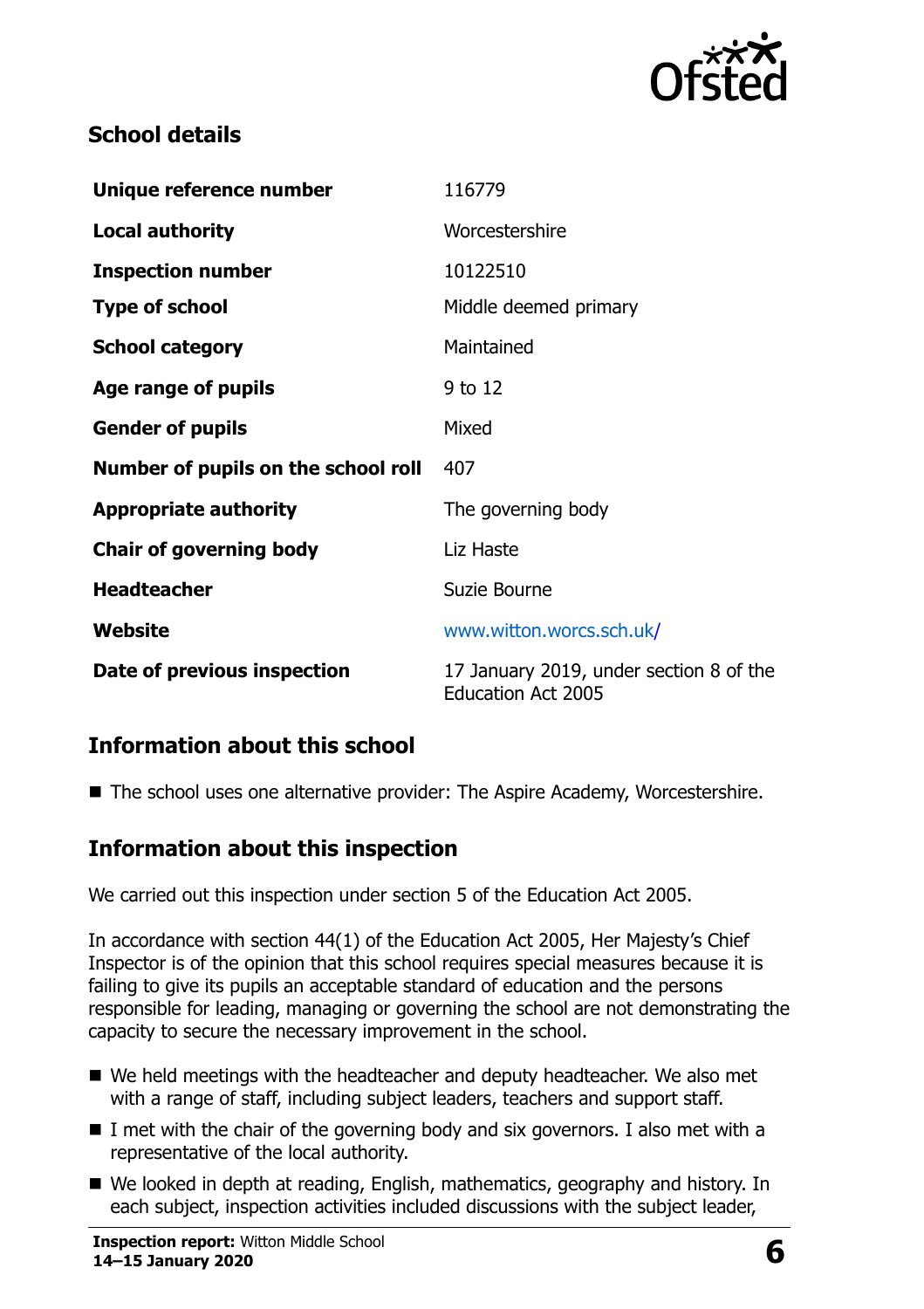

visits to lessons, discussions with teachers, scrutiny of pupils' work and discussions with pupils. We listened to two groups of pupils read and talked to them about their reading.

- We observed pupils' behaviour in lessons and at breaktimes and lunchtimes. We spoke formally with groups of pupils, as well as talking to pupils in lessons and around school.
- I met with the headteacher about the school's safeguarding procedures. I reviewed policies and records relating to safeguarding, behaviour, attendance and pupils who have left the school. We spoke to pupils, parents and staff about how safe pupils are at school.
- We reviewed a wide range of documentation, including the school's selfevaluation and improvement plans, minutes of governing body meetings and information on the school's website.
- We took into consideration the 48 responses to Parent View, including the 32 free-text comments. Two inspectors spoke to parents at the end of the school day. We also took account of the 20 responses to Ofsted's online staff questionnaire.

#### **Inspection team**

| Claire Jones, lead inspector | Her Majesty's Inspector |
|------------------------------|-------------------------|
| Herminder Channa             | Ofsted Inspector        |
| Diana Pearce                 | Ofsted Inspector        |